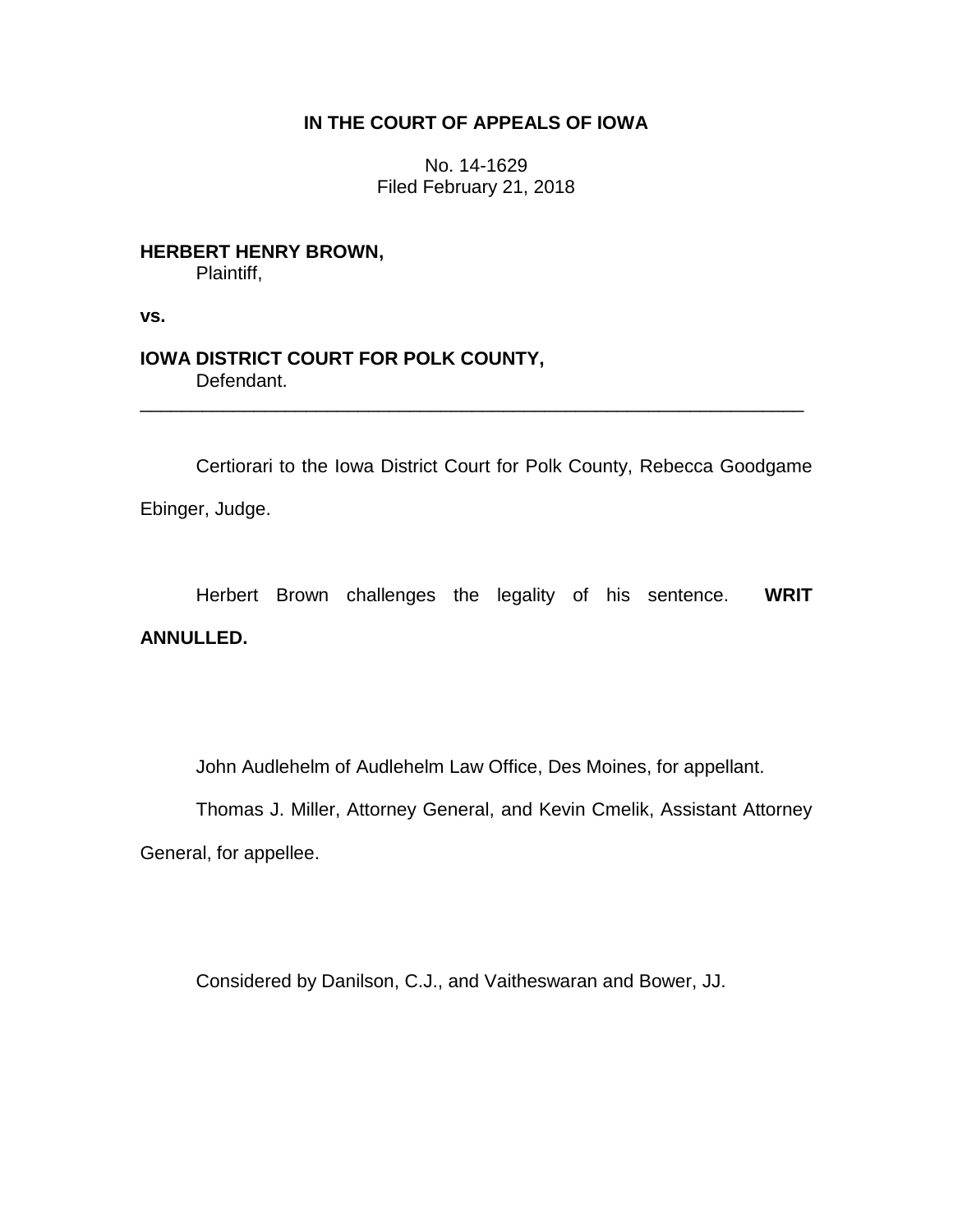## **DANILSON, Chief Judge.**

Herbert Brown was convicted of possession of a controlled substance with intent to deliver (heroin) as an habitual offender and as a second or subsequent offender. *See State v. Brown*, No. 12-0016, 2013 WL 1452965, at \*1 (Iowa Ct. App. Apr. 10, 2013). On direct appeal, we affirmed his conviction and sentences, rejecting Brown's contention the court had failed to give adequate reasons for the imposition of consecutive sentences. *Id.* at \*3-4.

Brown later challenged his sentence, contending it was illegally enhanced. The district court rejected his claim, and Brown now appeals.

Because there is no appeal as a matter of right from the denial of a motion to correct an illegal sentence, *see State v. Propps*, 897 N.W.2d 91, 96 (Iowa 2017), the supreme court treated Brown's notice of appeal as a petition for writ of certiorari, *see id.* at 97, granted the writ, and transferred the matter to this court.

Brown was convicted of violating Iowa Code section 124.401(1)(c)(1) (2011), which makes it illegal, in relevant part, to possess less than one hundred grams of heroin with the intent to deliver. This is a class "C" felony. *See* Iowa Code § 124.401(1)(c). As an habitual offender, *see id.* § 902.8, Brown faced an indefinite term not to exceed fifteen years, *see id.* § 902.9(1)(c). However, because Brown had a prior felony drug conviction in Minnesota, the penalty for the current offense was tripled pursuant to Iowa Code section 124.411(1) and (2), resulting in a forty-five-year sentence. Brown asserts the tripling of his fifteen-year sentence is illegal as a matter of law.

Section 124.411provides:

2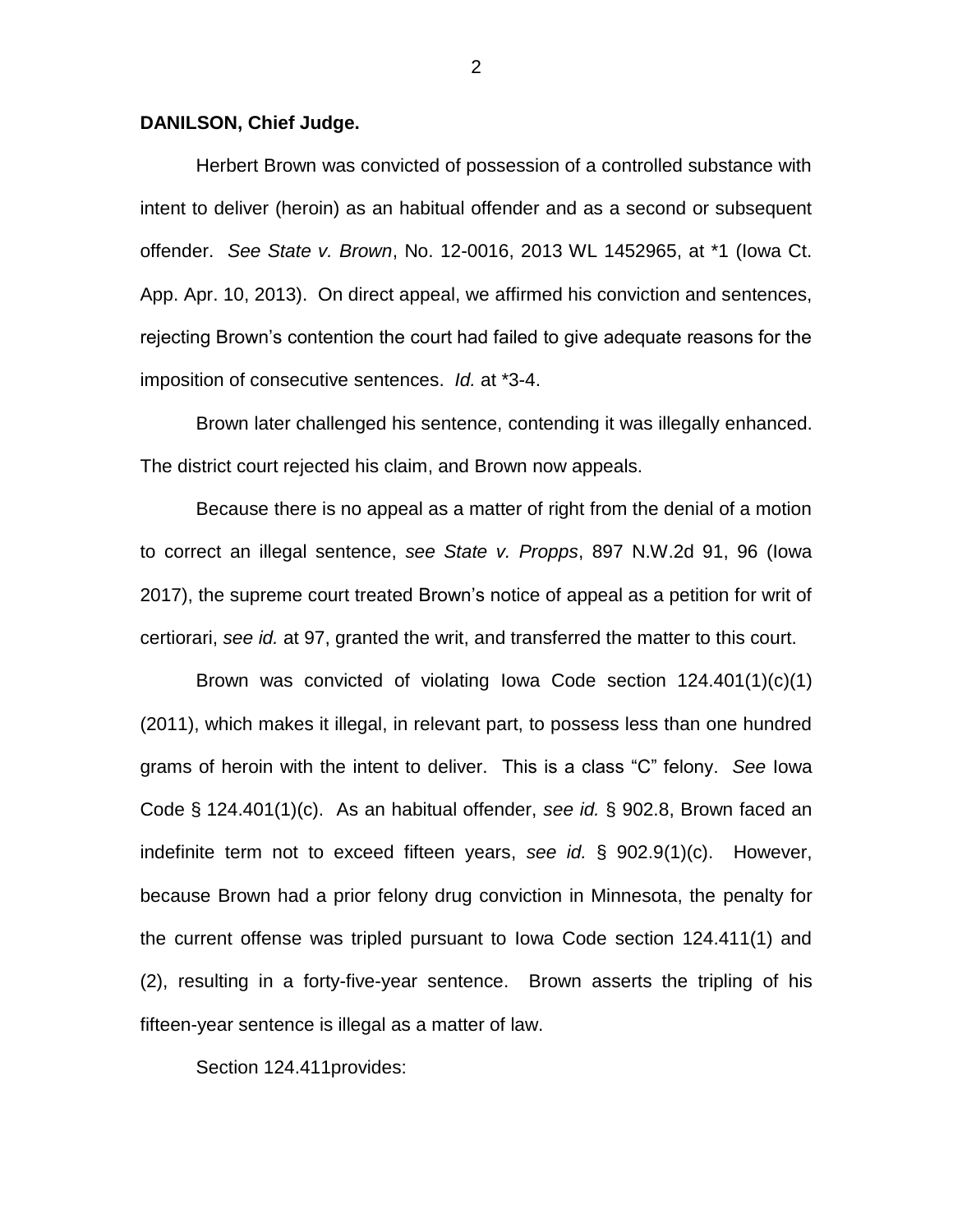(1) Any person convicted of a second or subsequent offense under this chapter [controlled substances], may be punished by imprisonment for a period not to exceed three times the term otherwise authorized, or fined not more than three times the amount otherwise authorized, or punished by both such imprisonment and fine.

(2) For purposes of this section, an offense is considered a second or subsequent offense, if, prior to the person's having been convicted of the offense, the offender has ever been convicted under this chapter or under any state or federal statute relating to narcotic drugs or cocaine, marijuana, depressant, stimulant, or hallucinogenic drugs.

(3) This section does not apply to offenses under section 124.401, subsection 5.

Brown seizes upon the language in subsection three and argues the sentencing enhancement "does not apply to" his prior Minnesota possession conviction because the Minnesota conviction was equivalent to a conviction under section 124.401(5).

Reading section 124.411 in its entirety, it is clear the term "offense" is used to refer only to the current conviction. We came to the same conclusion in *State v. Cornish*, No. 04-1004, 2005 WL 839632, at \*1 (Iowa Ct. App. Apr. 13, 2005) (affirming sentence tripled under Iowa Code section 124.411 based on a prior felony drug conviction in Nebraska for possession of a controlled substance (methamphetamine)).

Here, the current offense is Brown's conviction for possession with intent to distribute heroin. Under subsection two, the instant offense is considered a second or subsequent offense if, prior to Brown having been convicted of possession with intent to distribute heroin, Brown "*has ever been convicted* . . . *under any state* . . . statute relating to narcotic drugs or cocaine, marijuana, depressant, stimulant, or hallucinogenic drugs." Iowa Code § 124.411(2)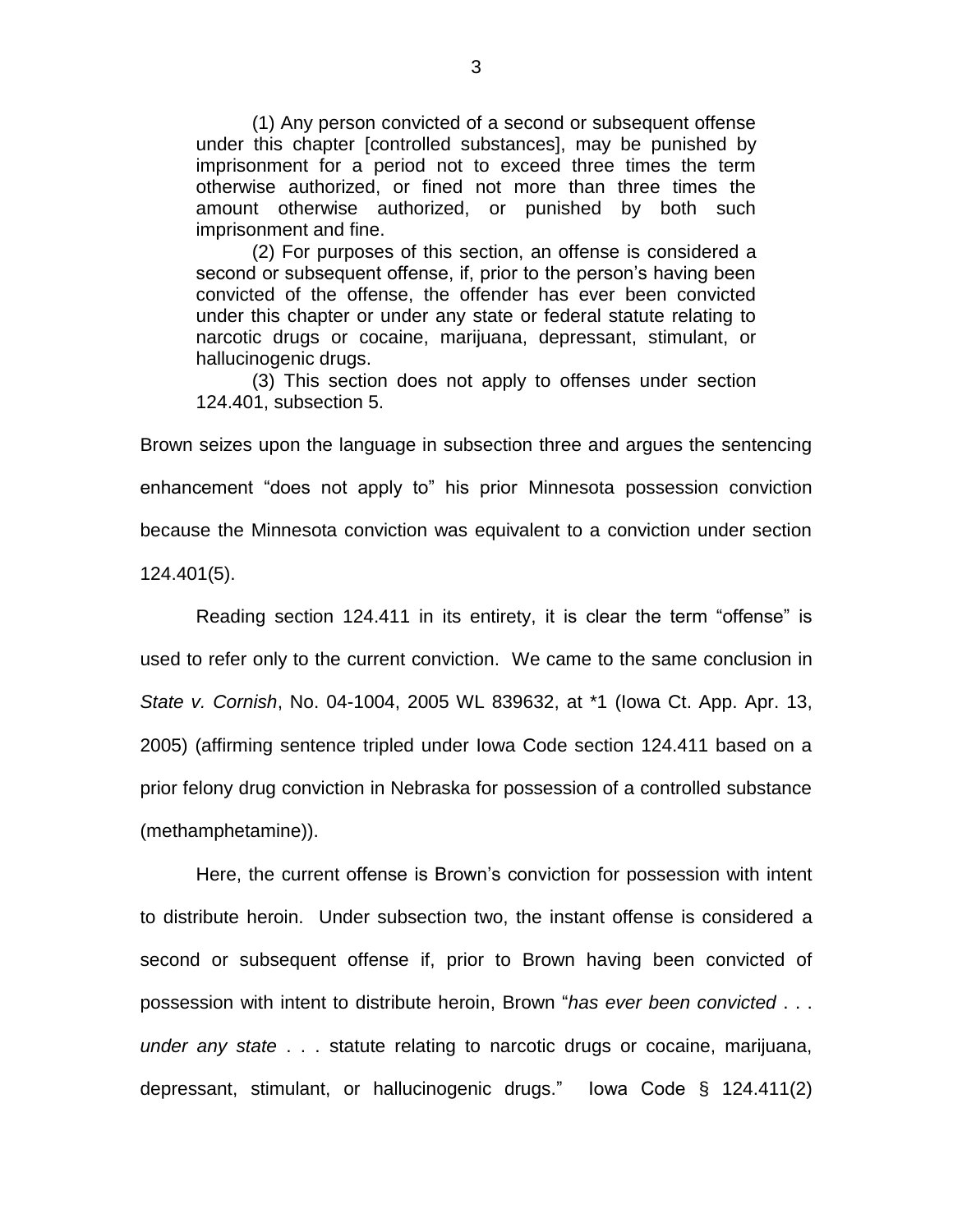(emphasis added). Brown has a prior conviction under a Minnesota statute relating to marijuana. Thus, his current offense is a second or subsequent offense and the enhancement is applicable. *See State v. Owens*, 635 N.W.2d 478, 486 (Iowa 2001) (stating the "intended breadth of the statute is thus clear" and concluding a previous Iowa conviction for failure to affix a drug tax stamp constituted "any state or federal statute relating to narcotic drugs" and, thus, the sentencing enhancement under section 124.411 was applicable).

Section 124.411(3) states the section—or, in other words, the enhancement in section 124.411(1)—does not apply to violations of section 124.401(5) because section 124.401(5) has a separate enhancement provision. *See* Iowa Code § 124.401(5) ("A person who commits a violation of this subsection and who has previously been convicted of violating this chapter or chapter 124B or 453B, or chapter 124A as it existed prior to July 1, 2017, is guilty of an aggravated misdemeanor. A person who commits a violation of this subsection and has previously been convicted two or more times of violating this chapter or chapter 124B or 453B, or chapter 124A as it existed prior to July 1, 2017, is guilty of a class "D" felony."). We note the enhancement language in section 124.401(5) does not apply to Brown as his Minnesota conviction was a *felony* level conviction. Brown's interpretation of section 124.411 would result in his prior felony conviction being treated as a misdemeanor, subject to enhancement, which would be nonsensical.<sup>1</sup>

 $\overline{a}$ 

 $1$  Brown also raises an equal protection argument, claiming someone with an out-of-state conviction is treated differently than someone with an in-state conviction. However, because there is a reasonable construction that avoids constitutional doubt—the term "offense" in section 124.411(3) refers to the current conviction—we need not decide the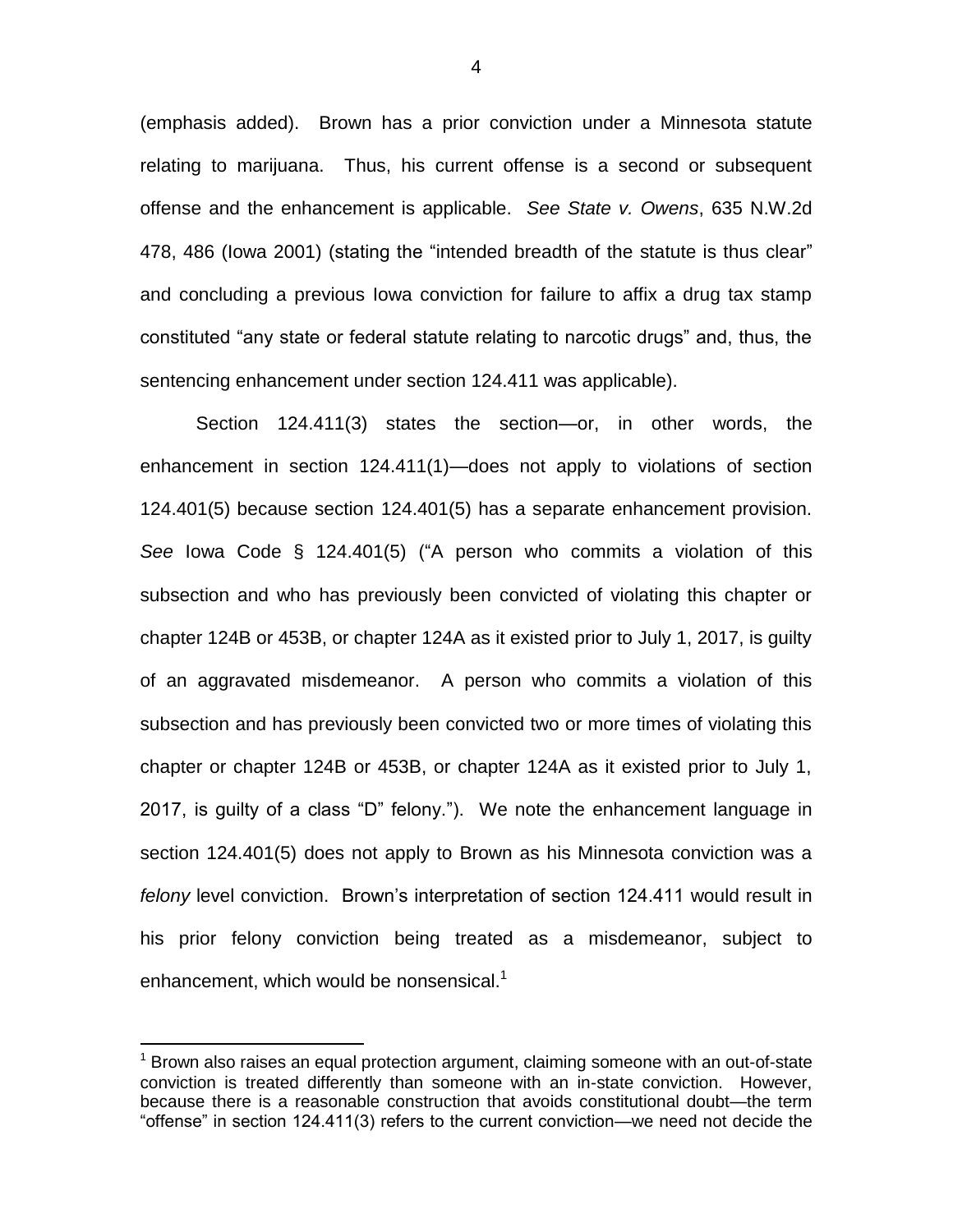In a pro se brief, Brown also contends his sentence constitutes cruel and unusual punishment, he was improperly denied a jury trial on the issue of whether this was his second or subsequent offense, and trial counsel was ineffective. Brown's constitutional claims are reviewed de novo. *See State v. Oliver*, 812 N.W.2d 636, 639 (Iowa 2012).

Brown's claim that his punishment is cruel and unusual is grounded upon his argument above—that this conviction was not a second or subsequent offense. But we have rejected that claim already. In any event, to determine whether Brown's sentence is grossly disproportionate to his crime, a three-step test developed in *Solem v. Helm*, 463 U.S. 277, 296-300 (1983), is applied. "The first step in this analysis, sometimes referred to as the threshold test, requires a reviewing court to determine whether a defendant's sentence leads to an inference of gross disproportionality." *Id.* at 647. "This preliminary test involves a balancing of the gravity of the crime against the severity of the sentence." *Id.* (citation omitted). Only if the threshold test is satisfied does a court proceed to steps two and three of the analysis.<sup>2</sup> See id. at 650 ("If the sentence does not create an inference of gross disproportionality, then 'no further analysis is necessary.'" (citation omitted)). We need not do so here.

 $\overline{a}$ 

constitutional issue. *See Simmons v. State Pub. Def.*, 791 N.W.2d 69, 74 (Iowa 2010) ("Only if the statute can bear no reasonable construction that avoids constitutional doubt do we proceed definitively to decide the constitutional issue.").

<sup>&</sup>lt;sup>2</sup> These steps require the court to engage in an intrajurisdictional analysis—"comparing the challenged sentence to sentences for other crimes within the jurisdiction"—and an interjurisdictional analysis—"comparing sentences in other jurisdictions for the same or similar crimes." *Oliver*, 812 at 647 (citations omitted). The first factor poses a high burden for Brown. *See State v. Bruegger*, 773 N.W.2d 862, 873 (Iowa 2009) ("[I]t is a 'rare case in which a threshold comparison of the crime committed and the sentence imposed leads to an inference of gross disproportionality.'" (citation omitted)). Here, Brown has not provided any comparison of his sentence and sentences for a similar crime in other jurisdictions.